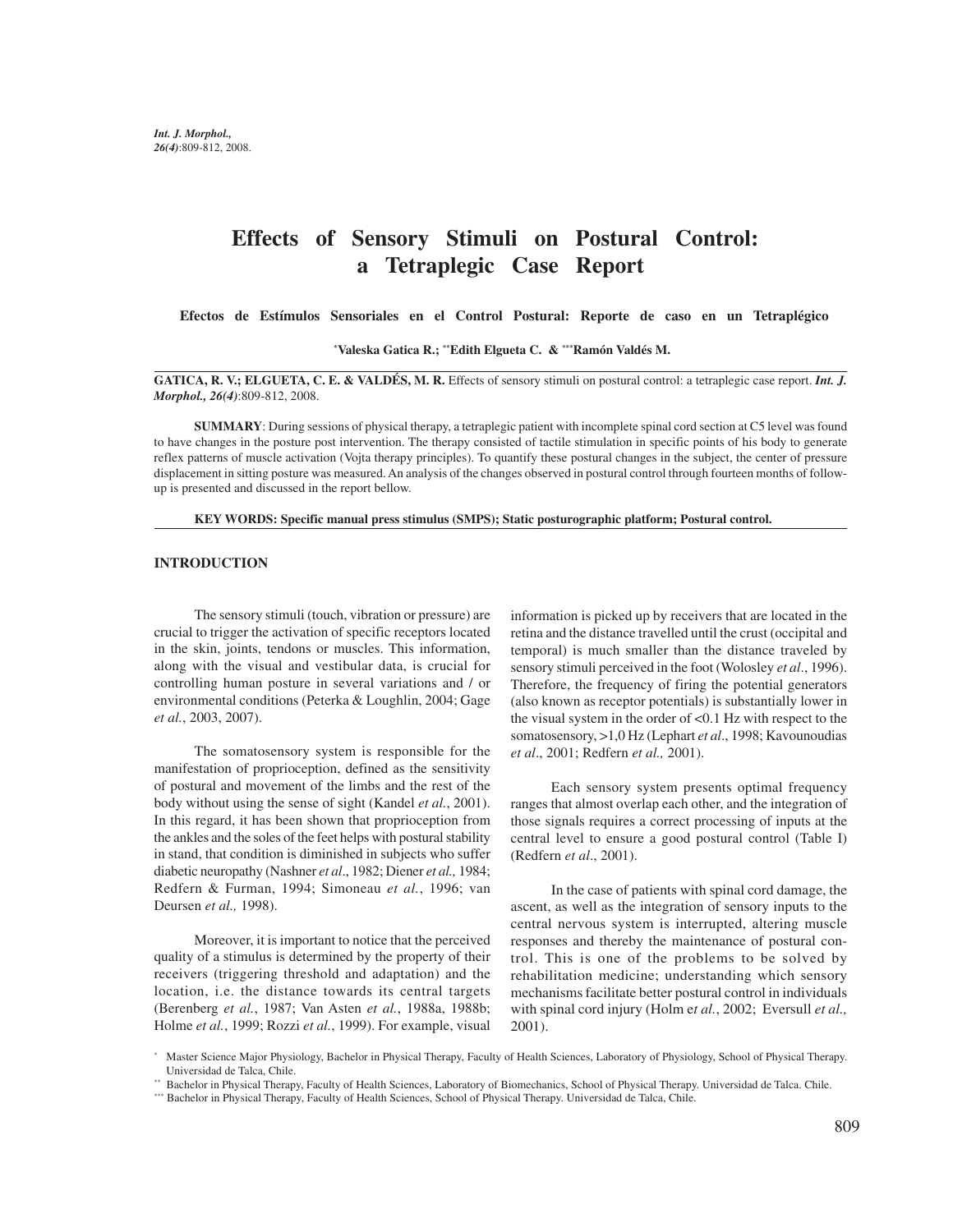| <b>Sensory</b><br>systems | Vision     | Vestibular<br><b>Otoliths</b> | Vestibular semicircular<br>canals | <b>Somatosensation</b> |
|---------------------------|------------|-------------------------------|-----------------------------------|------------------------|
| Frequencie s              | $< 0.1$ Hz | $0.1 - 0.5$ Hz                | $0.5 - 1.0$ Hz                    | $>1.0$ Hz              |

Table I. Optimal frequency ranges of stimulation.

Thus, our objective was to analyze the specific manual press stimulus (SMPS) that generate changes in postural control in a subject who has suffered an incomplete spinal cord section at fifth cervical vertebra (C5) level.



## **MATERIAL AND METHOD**

A prospective case study of a 21 year-old tetraplegic patient, with incomplete spinal cord section at C5 level, was considered. According to American Spinal cord Injury Association (ASIA index), he had 33 motor-score and 30 sensory-score. The subject gave written consent approved by the institutional review board of Universidad de Talca. The patient was evaluated sitting in a static force platform for five minutes before and after the intervention; during the intervention the patient received pressure stimuli at specific points of his body (Figs. 1 and 2) to generate reflex patterns of muscle activation using Vojta Therapy principles from day 465 after spinal cord section, once a month for fourteen months. The evaluation consisted of two phases. In the first phase, the subject had to keep his eyes right in front without visual feedback; the second phase was similar to the previous one but having his eyes closed. Signals obtained from the displacement of pressure center during the test were analyzed by the Wavelet Transform in order to determine the intensity of each frequency band (4Hz, 2Hz, 1Hz, 1/2Hz, 1/4Hz 1/8 Hz and 1/16Hz) and the total intensity of the frequency bands (TIB).

Fig. 1. The patient was evaluated sitting in a static force platform.



Fig. 2. Shows the SMPS points used with the patient in different positions during the therapy. Decubitus Supino position used Rumpfzone, Spina Iliaca ant. Sup. bilaterally; Decubitus Lateral position used: Medium Skapurland, Rumpfzone, Iliaca ant. Sup. Bilateral. Each stimulus of press was used for approximately tree minutes.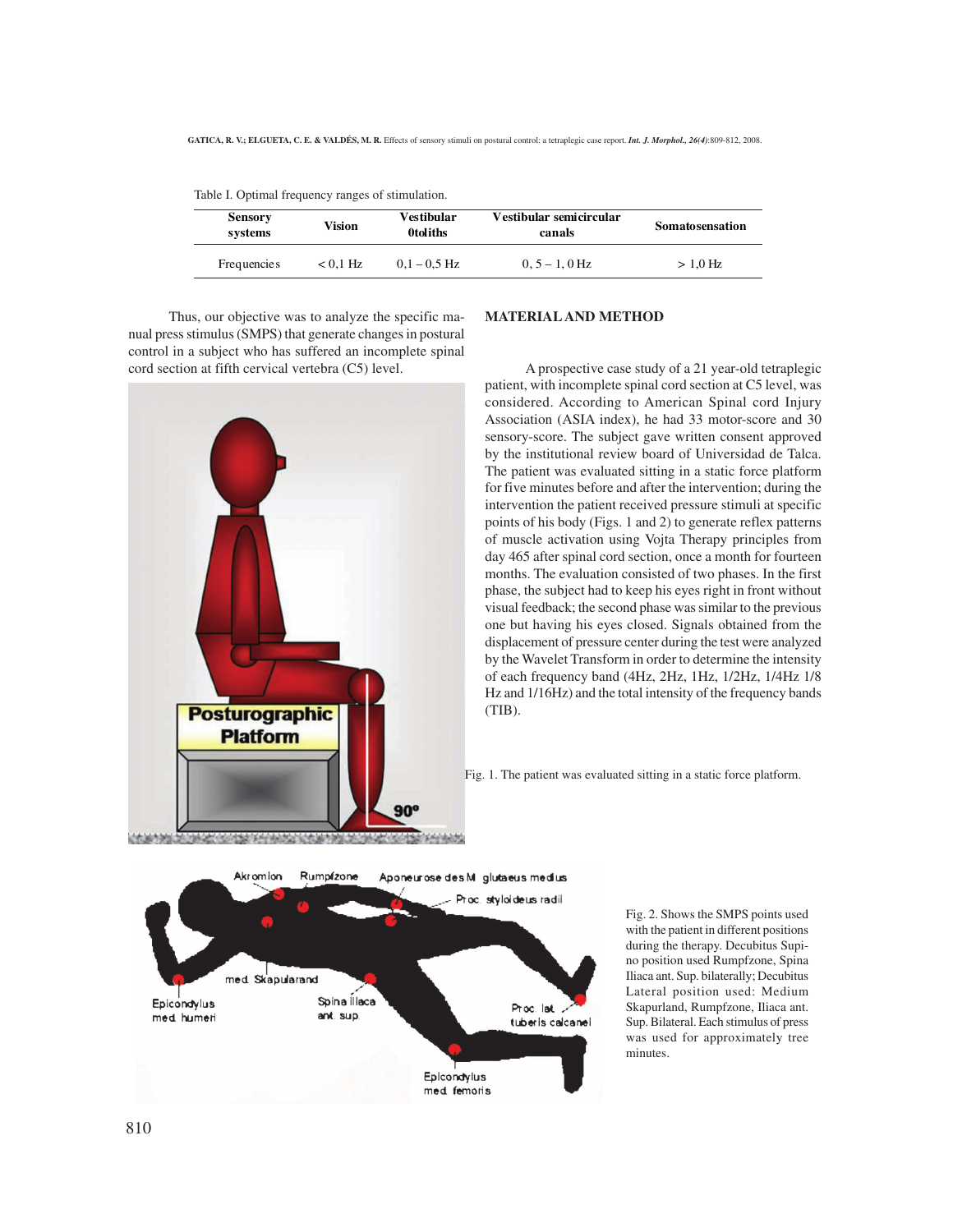## **RESULTS**

We analyzed only nine of the fourteen evaluations for methodological reasons. Lower levels of TIB were obtained in all evaluations in which the pre-intervention evaluation was compared with post-intervention evaluation with eyes opened (mean + SD)  $0.0065 + 0.003$  to  $0.0066 +$ 0.003 J and eyes closed 0.0129 + 0.012 to 0.01 + 0.007 J phases (Fig. 3). A decrease was found in six of the nine evaluations, in which the pre-intervention was compared with post-intervention evaluations in the closed-eyed phase on the 1/16 Hz band but it wasn't found in the open-eyed phase in which only four of the nine shown lower values were found (Fig. 4).



Fig. 3. Shows the comparison of the pre-intervention with the postintervention evaluations in the open-eyed phase on the 1/16 Hz frequency band.



Fig. 4. Shows the comparison of the pre-intervention with the postintervention evaluations in the closed-eyed phase on the 1/16 Hz frequency band.

# **DISCUSSION**

Lower levels of ETR obtained with eyes open, as well as eyes closed could be understood as change in maintaining balance at reflex/automatic levels. This would be due to lower levels of energy in post-stimulation in the low frequency bands, predominantly in the 1/16 Hz, which would be appropriate that the visual inputs were not the pathway of regulations of this response (Paulus *et al*., 1984; Peterka & Benolken, 1992). Therefore, SMPS could indicate an activation of a reflex/automatic mechanism or patterns at a medullar lever (center generator patterns) that could improve the postural control in a tetraplegic by the activation of receptors of low threshold (mechanic and proprioceptive), which act at an involuntary level firing the activation of diverse descending unharmed circuits (or internal patterns), that would produce an increase in the stiffness of the undamaged muscles of the upper body (posterior chain) to control the upper body sway and, therefore, improve the sitting postural control (Horak & Nashner, 1986; Horak *et al.,* 1989; Gedalia *et al*., 1999).

As it is known any change in the stiffness joints would affect the balance control, in this case, it may be an improvement in the postural control in space.

## ACNOWLEDGEMENTS

We would like to thank DI (Department of Investigation) for the financial grant of the project  $N^{\circ}$  504, VAC 600 430 and to the School of Physical Therapy of Universidad de Talca for the financial support to this publication and Mr. Andrew Philominraj director of Dirección de Relaciones Internacionales of Universidad de Talca, Chile.

GATICA, R. V.; ELGUETA, C. E. & VALDÉS, M. R. Efectos de estímulos sensoriales en el control postural: Reporte de caso en un tetrapléjico. *Int. J. Morphol., 26(4)*:809-812, 2008.

**RESUMEN**: Durante las sesiones de terapia física, en un paciente tetrapléjico con sección incompleta de la médula espinal a nivel C5, se encontró que hubo cambios en la postura, posterior a la intervención. La terapia consistió en estimulación táctil en puntos específicos del cuerpo para generar patrones reflejos de activación muscular (principios de la terapia Vojta). Para cuantificar estos cambios de postura en el sujeto, se midió el desplazamiento del centro de gravedad en la posición sentada. Un análisis de las variaciones observadas en el control postural, a través de catorce meses de seguimiento, se presentan y discuten en el siguiente informe.

**PALABRAS CLAVE: Estímulo específico de presión manual (EEPM); Plataforma de posturografía estática; Control postural.**